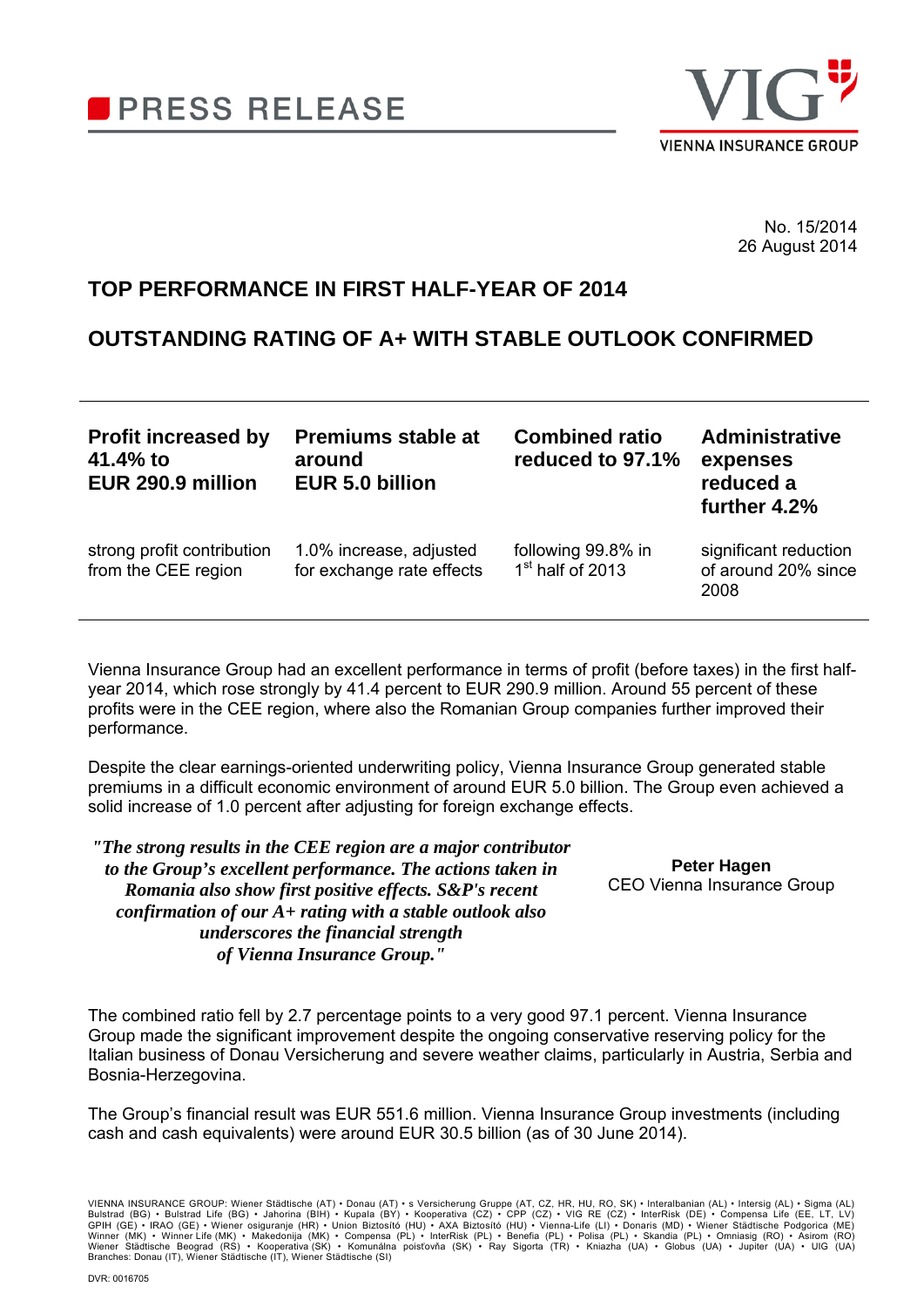## **CONTINUOUS REDUCTION OF ADMINISTRATIVE EXPENSES**

Efficient cost management helped reduce Group administrative expenses by another 4.2 percent in the first half-year 2014.

Vienna Insurance Group is working to increase efficiency throughout the Group. Ongoing actions have reduced administrative expenses by around one fifth since 2008. Net earned premiums rose around 25 percent in the same period.

## **Earned Premiums (net) in EUR million**



## **TOP STANDARD & POOR'S RATING UNDERSCORES GROUP STRATEGY**

The international rating agency Standard & Poor's confirmed the outstanding "A+" rating with stable outlook making Vienna Insurance Group the best-rated company in the ATX (Austrian Traded Index). As the market leader in Austria and the CEE region, the Group's competitive position was categorised as very strong. S&P was extremely positive about the Group's portfolio, which is well diversified over all lines of business. Praise was also given to the well-established multi-channel distribution strategy, including an exclusive distribution partnership with Erste Group. The Group's excellent capital resources exceed S&P's defined standard for AAA, once again proving VIG's financial stability.

## **FOCUS ON EARNINGS**

Many Group companies recorded large premium increases in the property and casualty segment. Wiener Städtische in Austria recorded a 3.1 percent increase, Komunálna in Slovakia recorded a 6.0 percent increase and Wiener Städtische Osiguranje in Serbia managed a 23.4 percent increase.

Group premiums were a total of EUR 2.6 billion in the property and casualty segment. When adjusted for exchange rate effects, the segment recorded a slight increase of 0.3 percent. Based on its earnings-focused underwriting policy, VIG continues to reduce its volume of business in Italy and Romania – in particular in the motor lines of business.

## **Administrative Expenses in EUR million**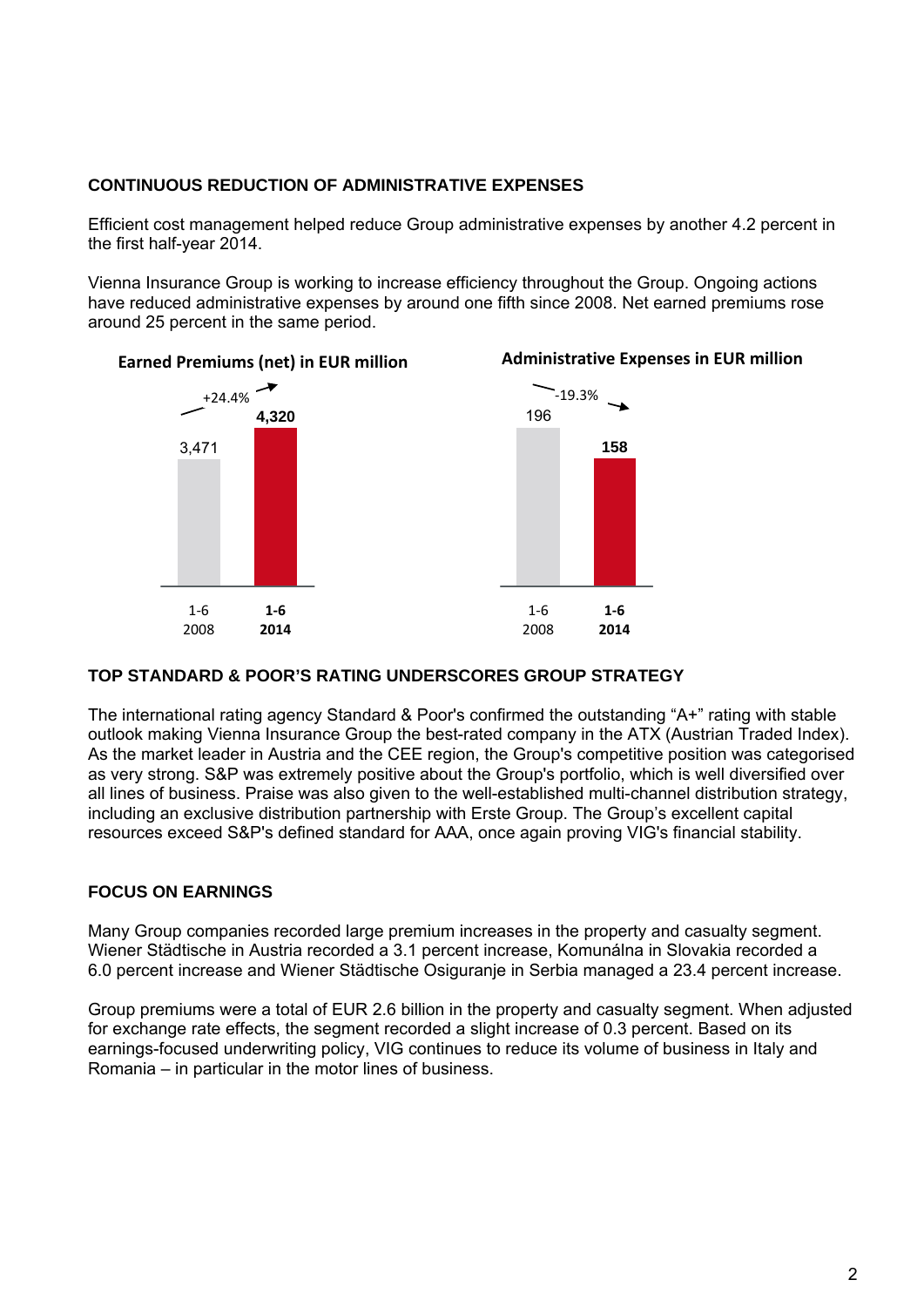### **GROWTH IN LIFE INSURANCE**

Premiums rose slightly by 0.5 percent in life to EUR 2.2 billion. When adjusted for exchange rate effects, premiums increased by 2.0 percent in the segment, and when adjusted for the intentional reduction in the short-term single-premium business in Poland, growth was 3.6 percent. The Czech Republic also had satisfactory premium development (+8.3 percent, in spite of negative exchange rate effects) along with Slovakia (+4.4 percent). The Remaining Markets recorded a remarkable 23.1 percent increase in premiums. All CEE markets in this region generated an increase in premiums in the life segment. The Baltic States continued their outstanding performance (+27.4 percent) in line with previous quarters.

#### **CEE MARKETS RECORD POSITIVE PERFORMANCE**

Many Vienna Insurance Group markets in the CEE region recorded good earnings performance. Profit (before taxes) rose once again in Slovakia, Poland and the Remaining Markets. The Romanian Group companies also continued the first quarter's trends and contributed profits.

Group companies in Slovakia also had a 3.3 percent increase in premiums and the Remaining Markets region achieved a premium increase of 6.3 percent. Exchange rate effects had sizeable impact on premiums in the Czech Republic. After adjusting for such effects, the Czech Group companies had a significant 6.0 percent increase in premiums. The Vienna Insurance Group companies in the Ukraine continued to perform well, despite difficult market environment. Locally the companies generated a major increase in premiums of 17.4 percent.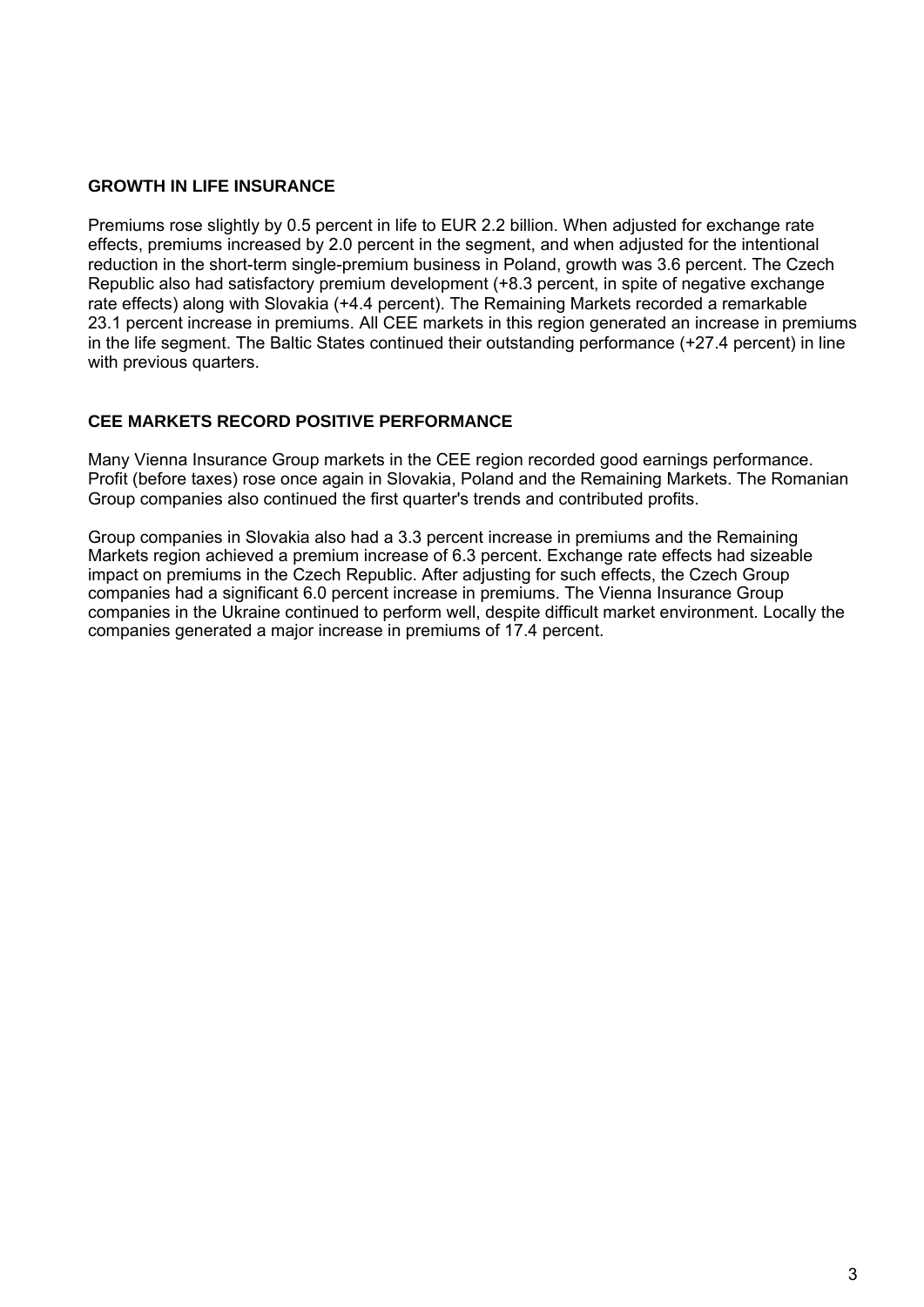# **Consolidated Income Statement (IFRS) 1 January - 30 June 2014**

| (in EUR mn)                                | 6M 2014    | 6M 2013    | $+/-$ %   |
|--------------------------------------------|------------|------------|-----------|
| <b>Gross premiums written</b>              | 4,983.8    | 5,029.7    | $-0.9$    |
| Net earned premiums                        | 4,321.5    | 4,407.8    | $-2.0$    |
| <b>Financial result</b>                    | 551.6      | 593.0      | $-7.0$    |
| Other income                               | 58.1       | 82.0       | $-29.1$   |
| Expenses for claims and insurance benefits | $-3,602.6$ | $-3,734.7$ | $-3.5$    |
| Acquisition and administrative expenses    | $-932.1$   | $-936.2$   | $-0.4$    |
| Other expenses                             | $-105.6$   | $-206.3$   | $-48.8$   |
| <b>Profit before taxes</b>                 | 290.9      | 205.7      | 41.4      |
| Taxes                                      | $-69.4$    | $-59.2$    | 17.2      |
| Profit for the period                      | 221.4      | 146.5      | 51.2      |
| Non-controlling interests                  | $-8.0$     | $-5.9$     | 35.0      |
| Net profit after non-controlling interests | 213.5      | 140.6      | 51.9      |
| <b>Combined Ratio (net in %)</b>           | 97.1       | 99.8       | $-2.7$ pp |

## **Segment Reporting (IFRS) 1 January - 30 June 2014**

**Split by lines of business:**

| Split by lines of business:   |         |                              |         |         |         |         |         |         |       |
|-------------------------------|---------|------------------------------|---------|---------|---------|---------|---------|---------|-------|
|                               |         | <b>Property&amp;Casualty</b> |         |         | Life    |         |         | Health  |       |
| in EUR mn                     | 6M 2014 | 6M 2013                      | $+/-$ % | 6M 2014 | 6M 2013 | $+/-$ % | 6M 2014 | 6M 2013 | +/- % |
| <b>Gross premiums written</b> | 2.563.5 | 2.617.9                      | $-2.1$  | 2.223.2 | 2.212.6 | 0.5     | 197.1   | 199.1   | -1.0  |
| <b>Profit before Taxes</b>    | 157.6   | 39.2                         | >100    | 101.6   | 144.8   | $-29.8$ | 31.6    | 21.7    | 45.5  |

**Split by regions:**

|                                          |         | Austria |                  |         | <b>Czech Republic</b> |                  |         | Slovakia |           |
|------------------------------------------|---------|---------|------------------|---------|-----------------------|------------------|---------|----------|-----------|
| in EUR mn                                | 6M 2014 | 6M 2013 | $+/-$ %          | 6M 2014 | 6M 2013               | $+/-$ %          | 6M 2014 | 6M 2013  | $+/-$ %   |
| Gross premiums written Property&Casualty | 1.121.4 | 1.145.8 | $-2.1$           | 442.7   | 483.9                 | $-8.5$           | 182.3   | 178.5    | 2.1       |
| Gross premiums written Life              | .035.1  | 1.049.9 | $-1.4$           | 448.8   | 414.6                 | 8.3 <sub>l</sub> | 205.0   | 196.4    | 4.4       |
| Gross premiums written Health            | 184.1   | 177.9   | 3.5 <sub>l</sub> |         |                       |                  |         |          |           |
| <b>Gross premiums written Total</b>      | 2.340.6 | 2.373.7 | $-1.4$           | 891.5   | 898.4                 | $-0.8$           | 387.3   | 375.0    | 3.3       |
| <b>Profit before Taxes</b>               | 110.7   | 112.3   | $-1.4$           | 85.8    | 90.2                  | $-4.9$           | 25.7    | 24.6     | 4.3       |
| Combined Ratio (net in %)                | 99.7    | 102.3   | $-2.6pp$         | 88.7    | 93.7                  | $-5.0pp$         | 94.5    | 95.2     | $-0.7$ pp |

|                                          |         | Poland  |                   |         | Romania |          |         | Remaining |           |
|------------------------------------------|---------|---------|-------------------|---------|---------|----------|---------|-----------|-----------|
| in EUR mn                                | 6M 2014 | 6M 2013 | $+/-$ %           | 6M 2014 | 6M 2013 | $+/-$ %  | 6M 2014 | 6M 2013   | $+/-$ %   |
| Gross premiums written Property&Casualty | 296.2   | 293.9   | 0.8               | 137.7   | 154.1   | $-10.6$  | 319.1   | 321.0     | $-0.6$    |
| Gross premiums written Life              | 269.2   | 315.9   | $-14.8$           | 27.5    | 42.3    | $-34.9$  | 232.4   | 188.7     | 23.1      |
| Gross premiums written Health            |         |         |                   |         |         |          | 13.0    | 21.2      | $-38.9$   |
| <b>Gross premiums written Total</b>      | 565.3   | 609.7   | $-7.3$            | 165.2   | 196.3   | $-15.8$  | 564.5   | 530.9     | 6.3       |
| <b>Profit before Taxes</b>               | 33.7    | 33.2    | 1.4               | 1.0     | $-17.9$ | n.a.     | 23.2    | 22.6      | 2.5       |
| Combined Ratio (net in %)                | 96.0    | 95.5    | 0.4 <sub>pp</sub> | 108.3   | 117.7   | $-9.4pp$ | 97.6    | 98.1      | $-0.5$ pp |
|                                          |         |         |                   |         |         |          |         |           |           |

|                                            |         | <b>Central Functions</b> |         |          | Consolidation |         |         | Total   |         |
|--------------------------------------------|---------|--------------------------|---------|----------|---------------|---------|---------|---------|---------|
| in EUR mn                                  | 6M 2014 | 6M 2013                  | $+/-$ % | 6M 2014  | 6M 2013       | $+/-$ % | 6M 2014 | 6M 2013 | $+/-$ % |
| <b>Gross premiums written Total</b>        | 684.8   | 677.5                    | 1.1'    | $-615.4$ | $-632.0$      | $-2.6$  | 4.983.8 | 5.029.7 | $-0.9$  |
| <b>Profit before Taxes</b>                 | 10.4    | $-59.4$                  | n.a.    | 0.4      | 0.0           | >100    | 290.9   | 205.7   | 41.4    |
| Net profit after non-controlling interests |         |                          |         |          |               |         | 213.5   | 140.6   | 51.9    |

Calculation differences may arise when rounded amounts and percentages are summed automatically.